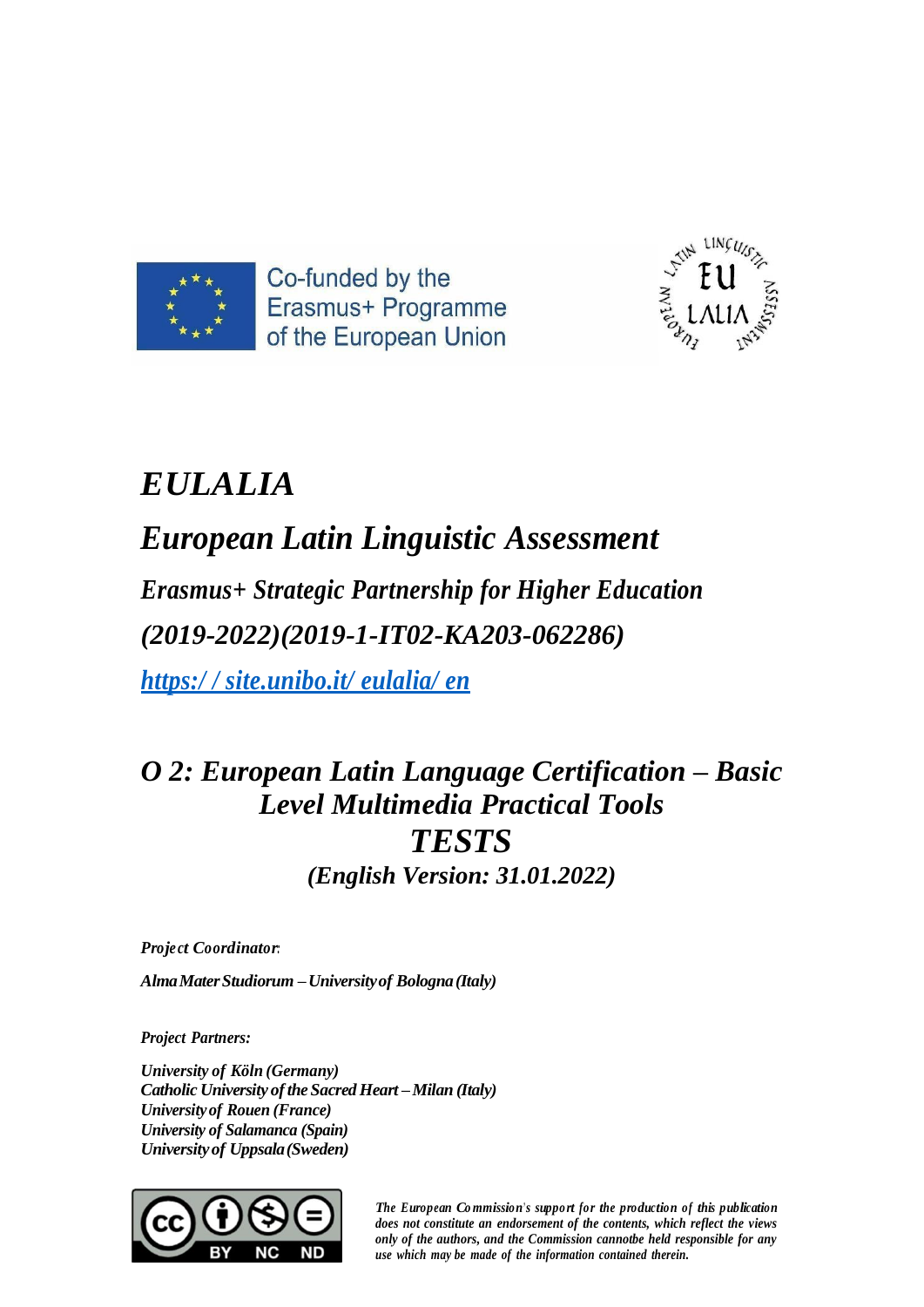#### **Level A: completion time 90 minutes, dictionary not allowed. ASSESSMENT:**

**A1: 75% of the total score of the first part (first 5 exercises 24/32); A1 is also achieved if the student completes both parts and scores at least 24/44.**

**A2: 75% of the total score 33/44, at least 8 of which should belong to the second part (exercises 6-7)**

#### **Pars prima. Cornelius Sylla**

PAGE  $\mathbf{A}$ 

*Cornelius Sylla appellatus est Felix fortunae suae causa. Fuit primum quaestor, deinde praetor Romae et postea in Cilicia. Sylla consul uicit Mithridatem et praefectum eius, Archelaum. Cum uictor in Italiam redisset, Sylla interfecit eos qui ei se opponebant. Dictator dictus in ordinem reddidit rem publicam atque postea se contulit Puteolos, ubi periit.* 

1. 2. 3. 4. 5. 6. 7. 8. 9. 10. 11. 12. 13. Cornelius Sylla, a fortuna Felix dictus, cum paruulus a nutrice ferretur, mulier obuia: "Salue", inquit, "puer tibi et reipublicae tuae felix"; et statim quaesita quae haec dixisset, non potuit inueniri. Hic, quaestor Marii, Iugurtham a Boccho in deditionem accepit. Bello Cimbrico et Teutonico legatus bonam operam nauauit. Praetor inter ciues ius dixit. Praetor Ciliciam prouinciam habuit. Bello sociali Samnites Hirpinosque superauit. Ne monumenta Bocchi tollerentur, Mario restitit. Consul Asiam sortitus Mithridatem apud Orchomenum et Chaeroniam proelio fudit, Archelaum praefectum eius Athenis uicit, portum Piraeum recepit, Maedos et Dardanos in itinere superauit. Mox cum rogatione Sulpicia imperium eius transferretur ad Marium, in Italiam regressus corruptis aduersariorum exercitibus Carbonem Italia expulit, Marium apud Sacriportum, Telesinum apud portam Collinam uicit. Mario Praeneste interfecto Felicem se edicto appellauit. Proscriptionis tabulas primus proposuit. Numerum sacerdotum auxit, tribuniciam potestatem minuit. Republica ordinata dictaturam deposuit; unde sperni coeptus Puteolos concessit et morbo, qui phthiriasis uocatur, interiit.

1. nutrix, -cis: quae alit puerum mulier, -is: femina 3. quaestor, -is: magistratus Romanus Marius, -i: nomen Romanum Bocchus, -i: rex Mauretaniae deditio, -nis: in potestatem hostis se dare bello Cimbrico et Teutonico: bello aduersus Cimbros et Teutones, gentes barbarorum. 4. operam nauare: operam dare 5. bellum sociale: bellum Romanorum aduersus socios eorum in Italia Samnites Hirpinosque: gentes Italiae monumentum, -i: munus ad memoriam alicuius seruandam 6. resto, -as, -are: oppono Asiam sortitus: accipit Asiam in sorte Mithridates, -is: rex Ponti Orchomenus et Chaeronia: urbes Graecae 7. Maedi et Dardani: gentes quaedam 8. rogatio Sulpicia: lex rogata a Sulpicio

regredior, -ris, regredi: redeo

9. aduersarius, -i: hostis, -is 10. Praeneste, -is: urbs Italiae edictum, -i: mandatum cuiusdam magistratus proscriptionis tabulae: scripta ubi erant nomina ciuium damnatorum, quorum bona rei publicae fiebant 11. sacerdos, -tis: qui curat res sacras et diuinas tribunicia potestas: potestas tribunorum minuo, -is, -re: reduco numerum 12. ordino, -as, -are: in ordinem reddo dictatura, -ae: eam curat dictator, cui summum imperium est sperno, -is, -ere, spreui, spretum: parui facio, parum aestimo 13. Puteoli, -orum: urbs Italiae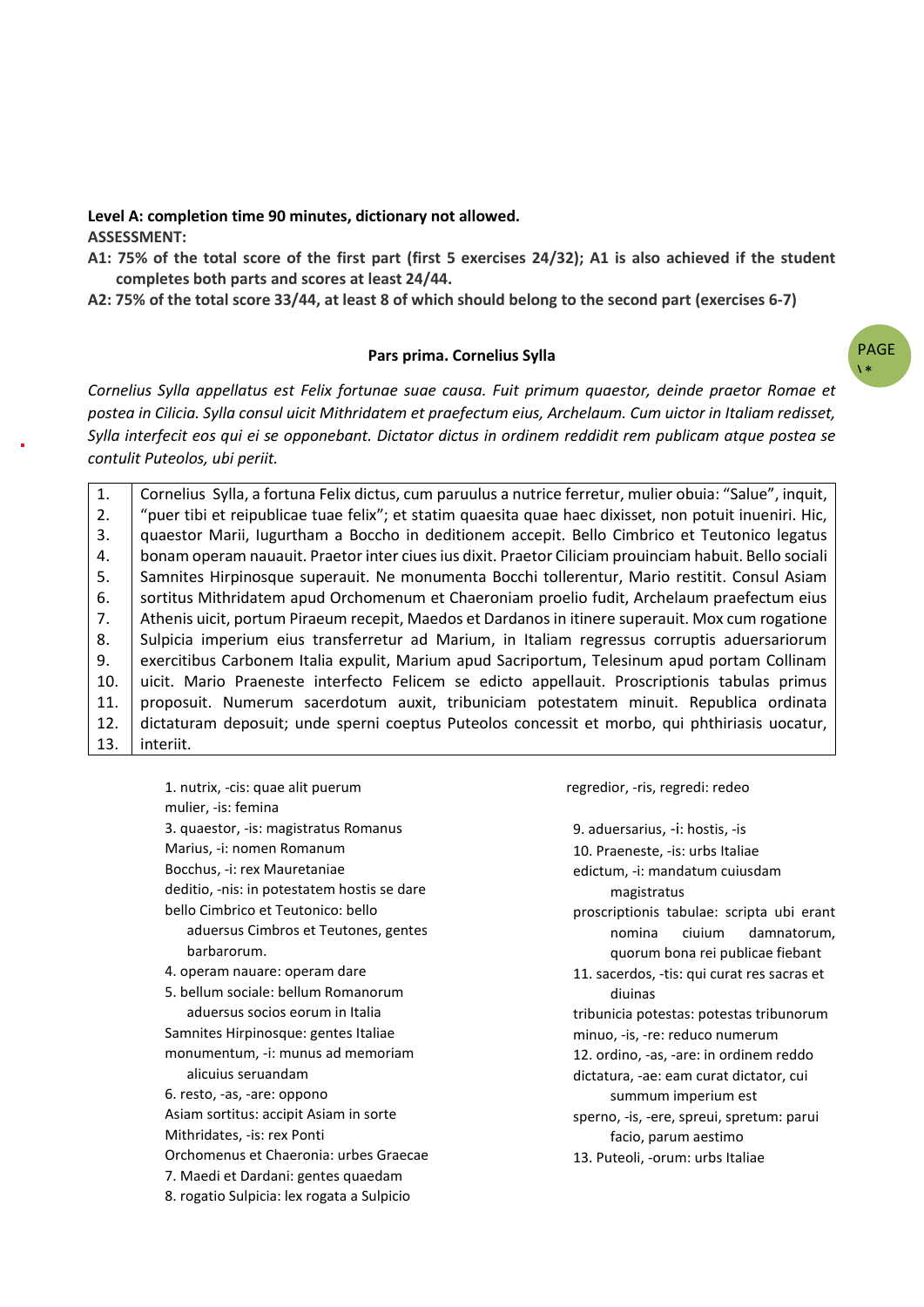- 1. Rearrange the sentences according to what you have read (4 points).
	- 1. Marius occisus est a Sylla.
	- 2. Sylla pugnat in Graecia
	- 3. Bocchus tradit Iugurtham Syllae.
	- 4. Sylla spretus est a Romanis.
	- 5. Mario Sylla se opponit de muneribus in memoriam Bocchi uictoris.
	- 6. Exercitus inimicorum, qui in Italia erant, corrumpuntur.
	- 7. Tribuni Romani potestatem incipiunt habere minorem quam antea habebant.

PAGE  $\mathbf{A}$ 

8. Femina quaedam nuntiat Syllae eum felicem futurum esse patriae.

|    | Quaedam nutrix dixit Syllam felicem futurum esse         |  |  |
|----|----------------------------------------------------------|--|--|
|    | Sylla in bello aduersus Cimbros et Teutones pugnauit     |  |  |
| 3. | Telesinus uicit Marium in proelio apud portam Collinam   |  |  |
| 4. | Sylla morbo mortuus est                                  |  |  |
|    | Marius accepit imperium Syllae ob rogationem Sulpicii    |  |  |
| 6. | Carbo expulit Syllam Italia                              |  |  |
|    | Sylla deposuit dictaturam et tunc ordinauit rem publicam |  |  |

2. Choose true or false (7 points)

- 3. Choose the right answer and enter the corresponding letter in the table below (5 points)
- 1. Cur est Sylla appellatus Felix?
	- a. Quia cum uirtute semper pugnauit
	- b. Quia uicit multos hostes
	- c. Quia habuit fortunam
	- d. Quia natus erat ignobili loco.
- 2. Vbi superati sunt Mithridatis exercitus a Sylla?
	- a. Athenis
	- b. in porto Piraeo
	- c. apud Orchomenum et Chaeroniam
	- d. in itinere
- 3. Quis dedit Iugurtham Syllae?
	- a. Marius dedit
	- b. Bocchus dedit
	- c. mulier obuia dedit
	- d. quaestor dedit
- 4. Quis est qui accepit imperium ob rogationem Sulpiciam?
	- a. Sulpicius
	- b. Sylla
	- c. Marius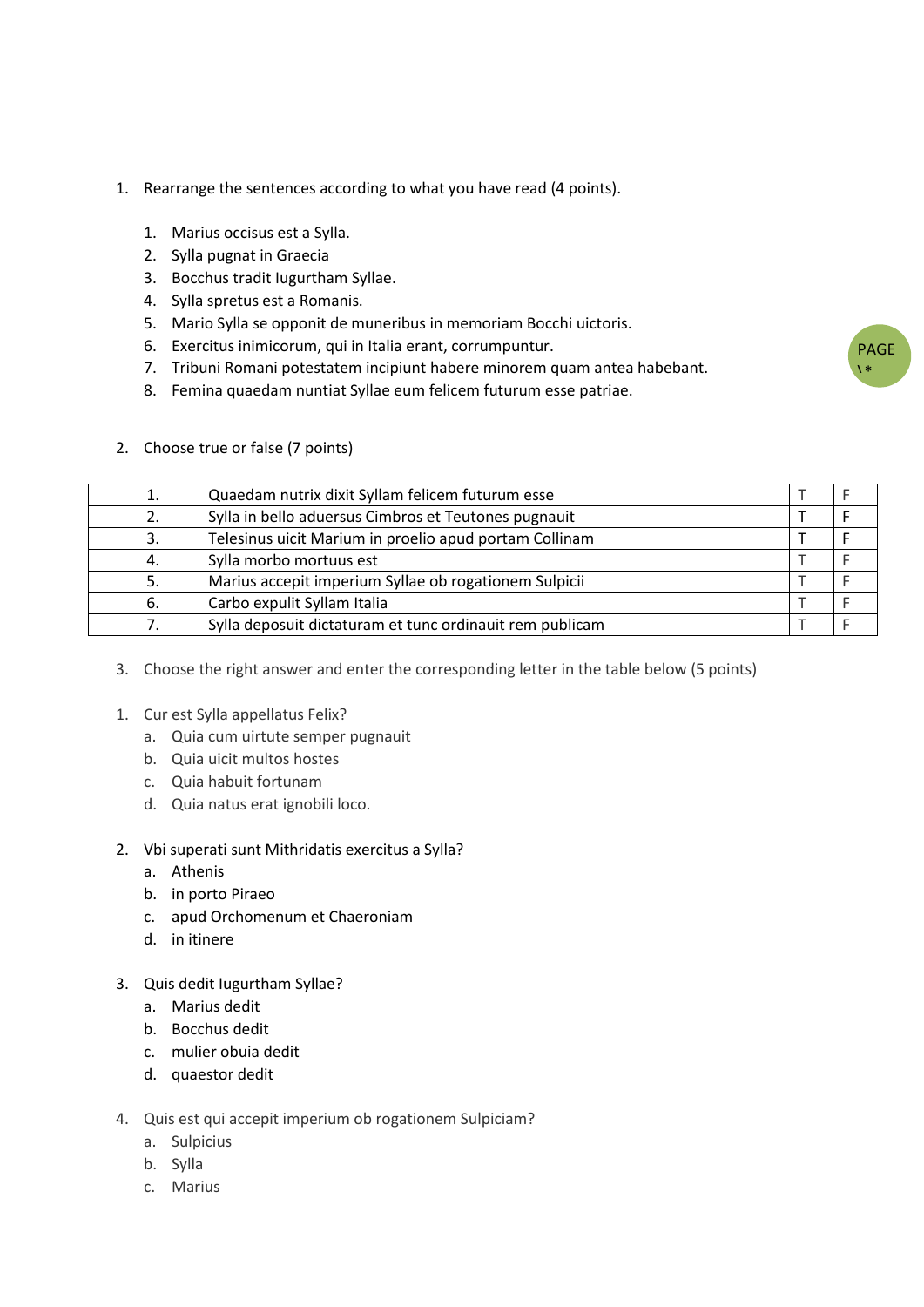- d. Carbo
- 5. Cur Mario Sylla se opposuit?
	- a. Vt seruata essent monumenta Bocchi
	- b. Vt superasset Hirpinos Samnitesque
	- c. Ne sortitus esset consul Asiam
	- d. Vt restitisset Mario

|  |  | $\sim$ $-$ |
|--|--|------------|
|  |  |            |

4. Choose the right answer and enter the corresponding letter in the table below (8 points)

- 1. L. 2. **tibi** refers to:
	- *a. nutrix*
	- *b. femina*
	- c. *Sylla*
	- *d. Marius*
- 2. L. 7. **Eius** refers to:
	- *a. Asia*
	- *b. Sylla*
	- c. *Mithridrates*
	- *d. Archelaus*
- 3. L. 8. **Eius** refers to:
	- *a. Asia*
	- *b. Sylla*
	- c. *Mithridrates*
	- *d. Archelaus*
- 4. L. 13. the antecedent of **qui** is:
	- *a. Puteolos*
	- *b. morbus*
	- *c. Sylla*
	- *d. coeptus*
- 5. L. 5. **Ne** is:
	- a. Subordinating conjunction with completive function
	- b. Negative copulative conjunction
	- c. Subordinating conjunction with causal function
	- d. Subordinating conjunction with final function
- 6. L. 9. The participle **regressus** refers to:
	- *a. Sylla*
	- *b. Carbo*
	- *c. imperium*
	- *d. Marius*
- 7. L. 11. **se** is:
	- a. Accusative singular
	- b. Ablative singular
	- c. Accusative plural
	- d. Ablative plural
- 8. L. 8. *Cum* is:
	- a. Preposition
	- b. Conjunction of time
	- c. Historical *cum*
	- d. Adverb of company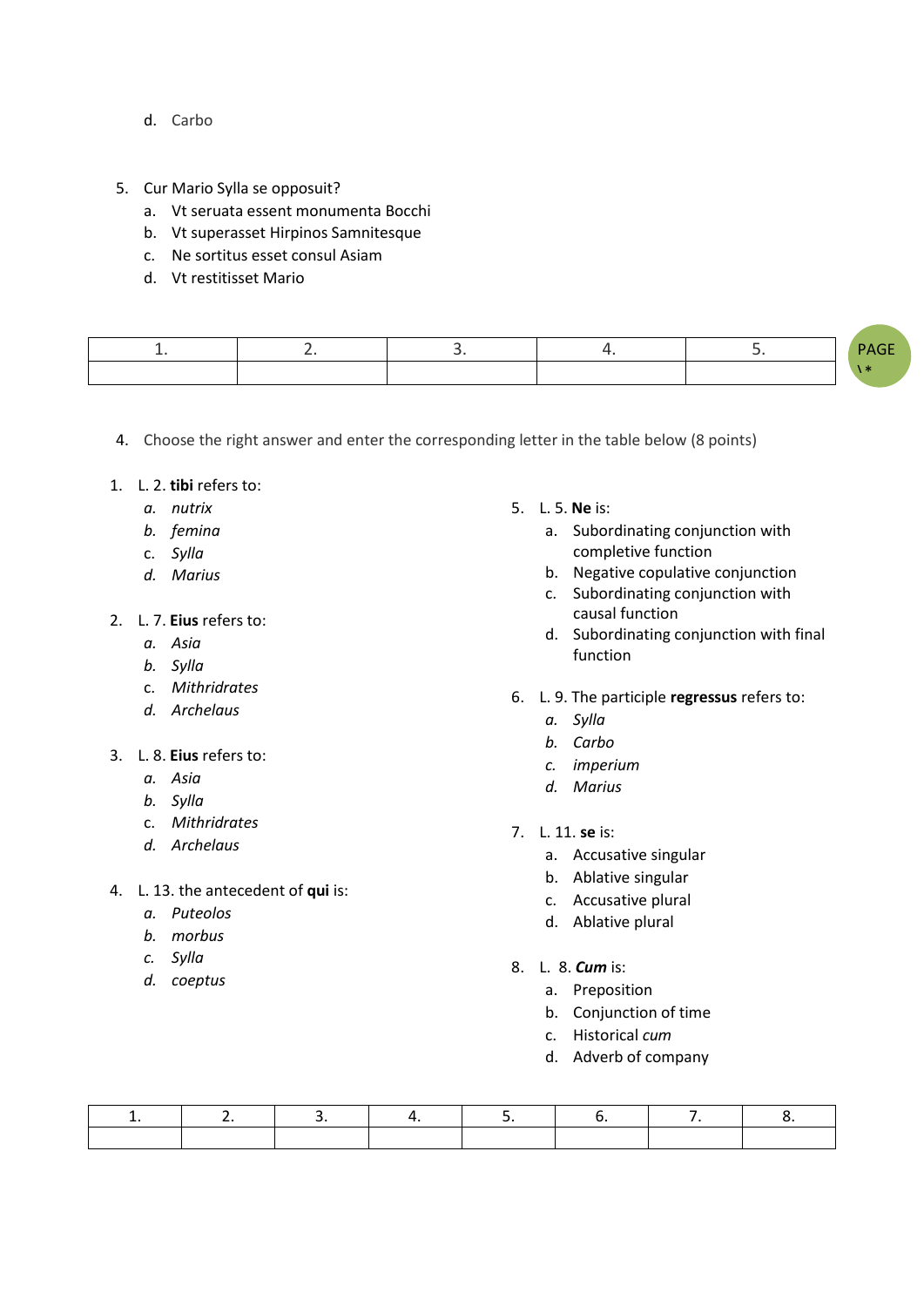- 5. Rephrase the underlined sentences according to the suggestion (8 points)
- A. L. 1. ... cum paruulus a nutrice ferretur, mulier obuia: "Salue", inquit, "puer". Cum **Cum (active voice constr.)**, mulier obuia: "Salve", inquit, "puer".
- B. L. 6-7. Consul Asiam sortitus Mithridatem apud Orchomenum et Chaeroniam proelio fudit. Consul \_\_\_\_\_\_\_\_\_\_\_\_\_\_\_\_\_\_\_\_\_\_\_\_\_\_\_\_\_\_\_\_\_\_\_\_ **(historical** *cum* **constr.)** Mithridatem apud Orchomenum et Chaeroniam proelio fudit
- C. L. 8-9: cum rogatione Sulpicia imperium eius transferretur ad Marium, in Italiam regressus corruptis aduersariorum exercitibus Carbonem Italia expulit \_\_\_\_\_\_\_\_\_\_\_\_\_\_\_\_\_\_\_\_\_\_\_\_\_\_\_\_\_\_\_ **(ablative absolute)** rogatione Sulpicia, in Italiam regressus corruptis aduersariorum exercitibus Carbonem Italia expulit
- D. L. 9: corruptis aduersariorum exercitibus Carbonem Italia expulit **(passive constr.)** postquam \_\_\_\_\_\_\_\_\_\_\_\_\_\_\_\_\_\_\_\_\_\_\_\_\_\_\_\_\_\_\_\_, Carbonem Italia expulit.

PAGE  $\mathbf{A}$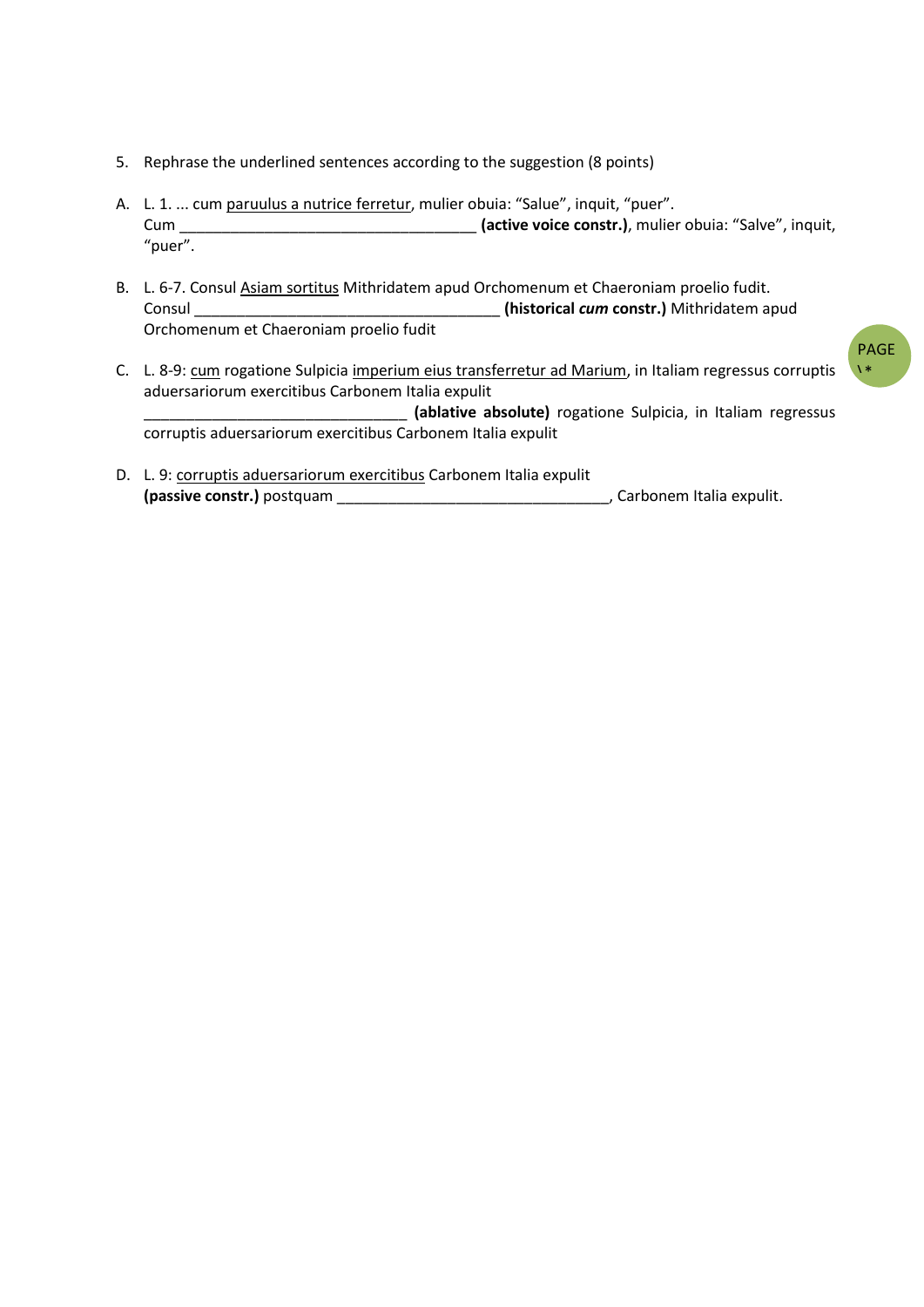#### **Pars posterior. Quintus Sertorius**

Quintus Sertorius primum in bello Cimbrico fortiter pugnauit, quam ob rem magnus honor ei tributus est. Deinde pugnauit in bello sociali, ubi perdidit oculum. Vulnera quae in iis bellis acceperat, ostendebat tamquam signa fortitudinis suae. Cum Sylla imperare regis more coepisset, Sertorius in Hispaniam se contulit, ubi cum Hispanis et cum iis Romanis qui ibi consederant uicit exercitus aduersum eum a Sylla missos.

1. 2. 3. 4. 5. 6. 7. 8. 9. Quintus Sertorius, ignobili loco natus, prima stipendia bello Cimbrico fecit, in quo honos ei uirtutis causa habitus est. In prima aduersus Cimbros pugna, licet uulneratus et equo amisso, Rhodanum flumen rapidissimum nando traiecit, lorica et scuto retentis. Egregia etiam fuit eius opera bello sociali: dum enim nullum periculum refugit, alter ei oculus effossus est; idque ille non dehonestamentum ori, sed ornamentum merito arbitrabatur. Postquam Sylla ex bello Mithridatico in Italiam reuersus, coepit dominari, Sertorius in Hispaniam se contulit. Ibi uirtutis admiratione et imperandi moderatione Hispanorum simul ac Romanorum, qui in eis locis consederant, animos sibi conciliauit, magnoque exercitu collecto, quos aduersus eum Sylla miserat duces profligauit.

PAGE  $\mathbf{A}$ 

1. ignobili: non nobili, sine nobilitate stipendium, -ii: pecunia quae militibus datur prima stipendia facere: est primum inire militiam

2. uulneratus, -a, -um: qui est uulneratus, uulnera accepit

Rhodanus, -i: flumen Galliae

3. nando: nare est procedere in aquis corporis motu

traicio, -is, -ere, -ieci: transeo

lorica et scutum:



4. refugio, -is, -ere, -i: effugio effodio, -is, -ere, -ssi, -ssum: eripio 5. dehonestamentum: signum turpe, quod non decet os, oris = facies ornamentum, -i: decus meritus, -i: gloria 6. bello Mithridatico: bello aduersus exercitum regis Mithridatis. dominor, -aris, -ari: imperare domini more 7. admiratio, -nis: bona opinio 8. animos conciliare: bonos reddere animos 9. profligo, -as, -are, -aui: uinco

6. Complete the paraphrase of the passage you have read by filling in the blank spaces with the right term in its correctly conjugated form (6 points).

Quintus Sertorius erat natus obscuro genere. \_\_\_\_\_\_\_\_\_\_\_ militiam bello aduersus Cimbros, ubi et fortiter pugnauit et magnam uirtutem ostensit, qua de causa honorem ei quidem tribuerunt. In prima pugna, \_\_\_\_\_\_\_\_\_\_\_ uulneribus et amisso equo, tamen Rhodanum flumen transiit cum sua lorica et scuto. In bello quoque socialise dedit operam et, pugnans nullo periculi mortisque metu, unus oculus ei \_\_\_\_\_\_\_\_\_\_ in proelio. Arbitrabatur oculum amissum signum clarum esse meriti sui in proeliis pro re publica. Cum Sylla **come contrary exercitus Mithridatis regis et, in Italiam reuersus,** imperare magis domini quam consulis more, Sertorius in Hispaniam profectus est, ubi collegit exercitum fortem Hispanorum et Romanorum.

| redeo, -is, -ire, -ii   | eripio, -is, -ere, -pui   |
|-------------------------|---------------------------|
| supero, -as, -are, -aui | accipio, -is, -ere, -cepi |
| coepio, -is, -ere, -i   | ineo, -is, -ire, -ii      |
| lego, -is, -ere, -i     | uolo, uis, uelle, uolui   |